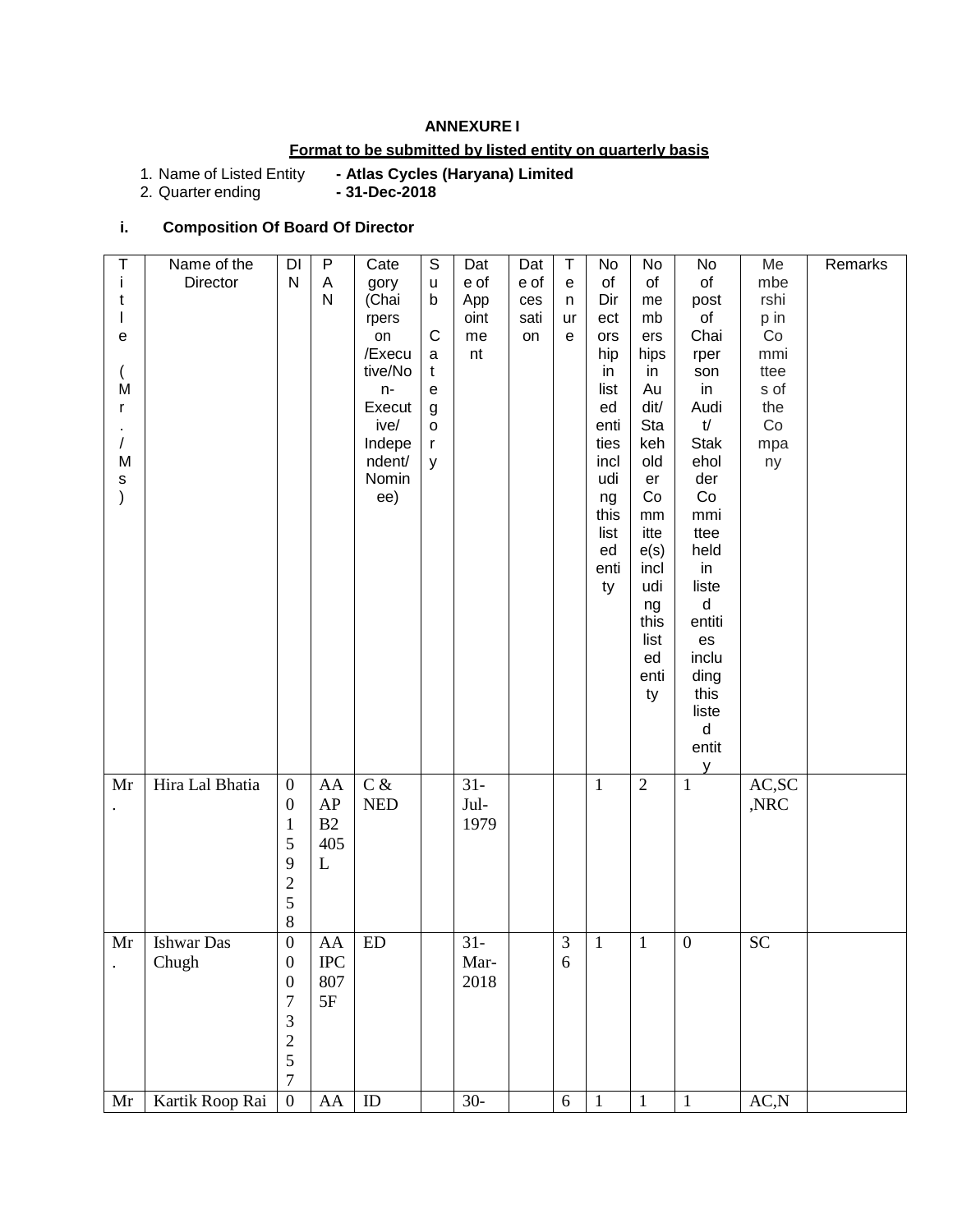| $\bullet$                           |                          | 6<br>$\overline{7}$<br>8<br>9<br>$\overline{2}$<br>8<br>$\overline{7}$                       | KP<br>R4<br>679<br>$\mathbf N$                                 |    | Dec-<br>2014           | $\boldsymbol{0}$      |              |                  |                  | RC         |  |
|-------------------------------------|--------------------------|----------------------------------------------------------------------------------------------|----------------------------------------------------------------|----|------------------------|-----------------------|--------------|------------------|------------------|------------|--|
| Mr<br>$\bullet$                     | Sanjiv Kavaljit<br>Singh | $\boldsymbol{0}$<br>$\boldsymbol{0}$<br>$\boldsymbol{0}$<br>$\mathbf{1}$<br>5<br>6<br>8<br>9 | $\mathbf{A}$<br>$\mathbf M$<br>QP<br>S92<br>70<br>$\mathsf{C}$ | ID | $30-$<br>Dec-<br>2014  | 6<br>$\boldsymbol{0}$ | $\mathbf{1}$ | $\mathbf{1}$     | $\boldsymbol{0}$ | AC,N<br>RC |  |
| $\mathbf{M}\mathbf{s}$<br>$\bullet$ | Sadhna Sayal             | $\boldsymbol{0}$<br>$\overline{7}$<br>8<br>3<br>$\overline{7}$<br>5<br>$\overline{2}$<br>9   | AL<br>$\mathbf{U}\mathbf{P}$<br>S37<br>52<br>Q                 | ID | $28 -$<br>Sep-<br>2017 | 6<br>$\boldsymbol{0}$ | $\mathbf{1}$ | $\boldsymbol{0}$ | $\boldsymbol{0}$ | NA         |  |

| Company Remarks          |     |
|--------------------------|-----|
| <b>Whether Permanent</b> | Yes |
| chairperson appointed    |     |

# **ii. Composition of Committees**

## **a. Audit Committee**

| Sr. | Name of the Director  | Category | Chairperson/Membership   Appointment |                   | <b>Cessation Date</b> |
|-----|-----------------------|----------|--------------------------------------|-------------------|-----------------------|
| No. |                       |          |                                      | Date              |                       |
|     | Hira Lal Bhatia       | C & NED  | <b>Member</b>                        | 31-Jul-1979       |                       |
|     | Sanjiy Kavaljit Singh | ID       | Member                               | $30 - Dec - 2014$ |                       |
|     | Kartik Roop Rai       |          | Chairperson                          | 30-Dec-2014       |                       |

| Remarks<br>:nmnanv<br>∪∪⊞⊍dil |     |
|-------------------------------|-----|
| Whether<br>Permanent          | Yes |
| appointed<br>chairperson      |     |

# **b. Stakeholders Relationship Committee**

| Sr. | Name of the Director | Category | Chairperson/Membership | Appointment | <b>Cessation Date</b> |
|-----|----------------------|----------|------------------------|-------------|-----------------------|
| No. |                      |          |                        | Date        |                       |
|     | Ishwar Das Chugh     | ED       | Member                 | 31-Mar-2018 |                       |
|     | Hira Lal Bhatia      | C & NED  | Chairperson            | 31-Jul-1979 |                       |

| ∽<br>. .<br>.<br>71 N. |             |
|------------------------|-------------|
| .<br>w<br>∙≏11.        | v oc<br>່ເວ |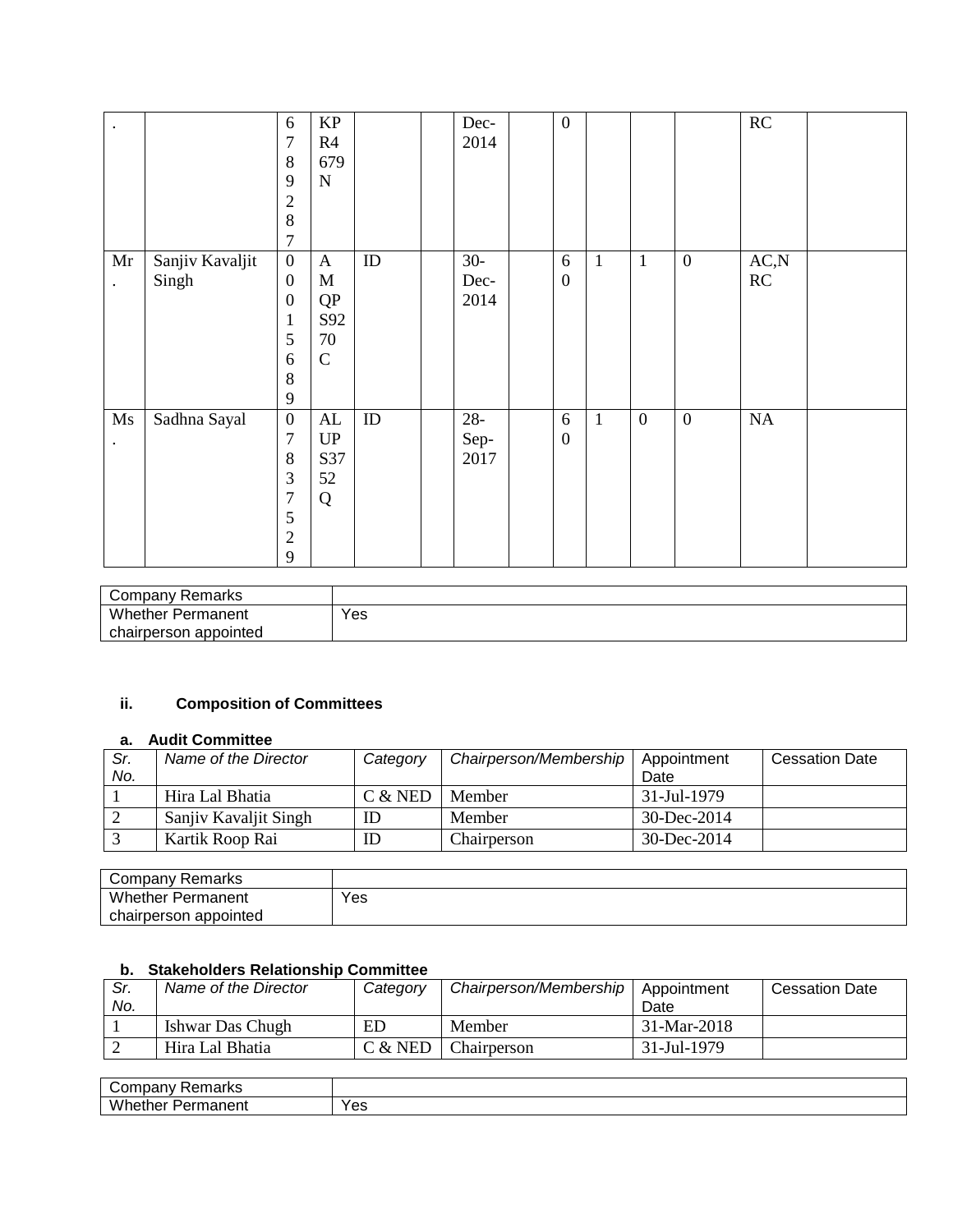| ---<br>----<br>^ŀ<br>- -<br>appointed <sup>,</sup><br>airnerson<br> |  |
|---------------------------------------------------------------------|--|
|---------------------------------------------------------------------|--|

#### **c. Risk Management Committee**

| Company Remarks          |  |
|--------------------------|--|
| <b>Whether Permanent</b> |  |
| chairperson appointed    |  |

#### **d. Nomination and Remuneration Committee**

| Sr. | Name of the Director  | Category  | Chairperson/Membership | Appointment       | <b>Cessation Date</b> |
|-----|-----------------------|-----------|------------------------|-------------------|-----------------------|
| No. |                       |           |                        | Date              |                       |
|     | Kartik Roop Rai       |           | Member                 | $30 - Dec - 2014$ |                       |
|     | Sanjiy Kavaljit Singh | ID        | Chairperson            | $30 - Dec - 2014$ |                       |
|     | Hira Lal Bhatia       | $C &$ NED | Member                 | 31-Jul-1979       |                       |

| <b>Company Remarks</b>   |     |
|--------------------------|-----|
| <b>Whether Permanent</b> | ∨es |
| chairperson appointed    |     |

#### iii. **Meeting of Board of Directors**

| Date(s) of Meeting (if any) in the previous quarter | Date(s) of Meeting (if any) in the relevant quarter |
|-----------------------------------------------------|-----------------------------------------------------|
| 29-Aug-2018                                         |                                                     |
| $17$ -Sep-2018                                      |                                                     |
|                                                     | $127 - Dec-2018$                                    |

| Company Remarks                                                   |     |
|-------------------------------------------------------------------|-----|
| Maximum gap between any<br>two consecutive (in number of<br>days) | 100 |

## iv. **Meeting of Committees**

| Name of the Committee  | Date(s) of<br>meeting during<br>of the committee<br>in the previous<br>quarter | Date(s) of<br>meeting of the<br>committee in the<br>relevant quarter | <b>Requirement of</b><br>Quorum met<br>(details) | Whether<br>requirement of<br>Quorum met<br>(Yes/No) |
|------------------------|--------------------------------------------------------------------------------|----------------------------------------------------------------------|--------------------------------------------------|-----------------------------------------------------|
| <b>Audit Committee</b> | 29-Aug-2018                                                                    |                                                                      |                                                  | Yes                                                 |
| <b>Audit Committee</b> | 17-Sep-2018                                                                    |                                                                      |                                                  | Yes                                                 |
| <b>Audit Committee</b> |                                                                                | 27-Dec-2018                                                          |                                                  | Yes                                                 |

| Company Remarks               |     |
|-------------------------------|-----|
| Maximum gap between any       | 100 |
| two consecutive (in number of |     |
| days) [Only for Audit         |     |
| Committeel                    |     |

#### v. **Related Party Transactions**